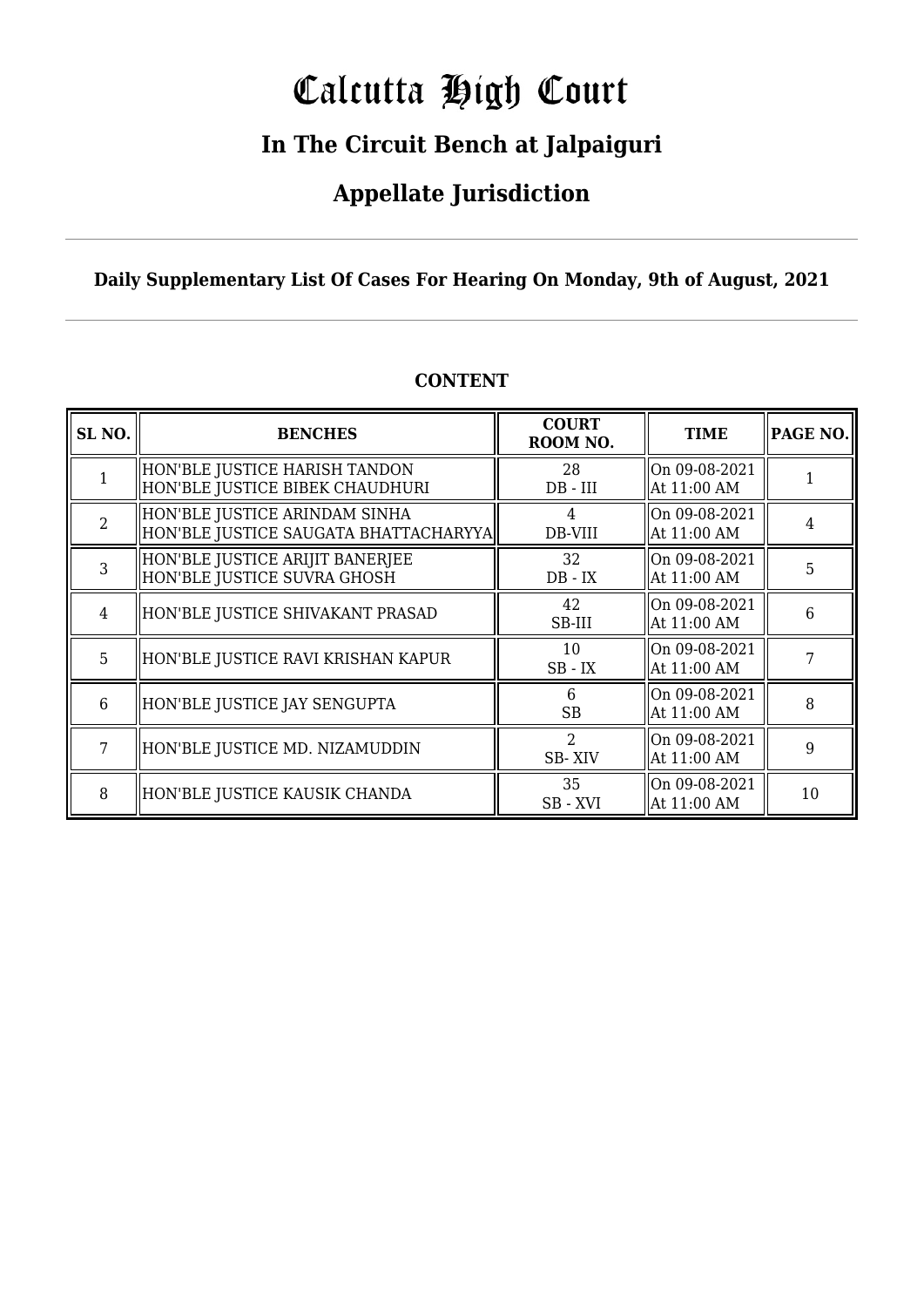

**DAILY CAUSELIST For Monday The 9th August 2021**

**COURT NO. 28**

**DIVISION BENCH (DB - III)**

**AT 11:00 AM**

**HON'BLE JUSTICE HARISH TANDON HON'BLE JUSTICE BIBEK CHAUDHURI (VIA VIDEO CONFERENCE)**

**FROM PRINCIPAL BENCH**

#### **APPLICATION FOR BAIL**

| $\mathbf{1}$ | CRM/758/2021 | GOPAL MANDAL @ KANA<br><b>VS</b><br>THE STATE OF WEST<br><b>BENGAL</b>  | ESHA ACHARYA                           |
|--------------|--------------|-------------------------------------------------------------------------|----------------------------------------|
| 2            | CRM/743/2021 | <b>TITU TALUKDAR</b><br><b>VS</b><br>THE STATE OF WEST<br><b>BENGAL</b> | <b>SUDIP GUHA</b>                      |
| 3            | CRM/746/2021 | NARAYAN SAHA AND ORS<br><b>VS</b><br>THE STATE OF WEST<br><b>BENGAL</b> | <b>SUDIP GUHA</b>                      |
|              |              | <b>APPLICATION FOR ANTICIPATORY BAIL</b>                                |                                        |
| 4            | CRM/729/2021 | ARIF HOSSAIN<br><b>VS</b><br>THE STATE OF WEST<br><b>BENGAL</b>         | MADHUSHRI DUTTA                        |
| 5            | CRM/719/2021 | NIRMAL BARMAN<br><b>VS</b><br>State of West Bengal                      | <b>SANTANU MAJI</b>                    |
| 6            | CRM/733/2021 | <b>JUGAL SARKAR</b><br><b>VS</b><br>THE STATE OF WEST<br><b>BENGAL</b>  | <b>JAYDEEP KANTA</b><br><b>BHOWMIK</b> |
| 7            | CRM/761/2021 | ASHIM KIRTANIYA AND<br><b>ANR</b><br><b>VS</b><br>State of West Bengal  | JEENIA RUDRA                           |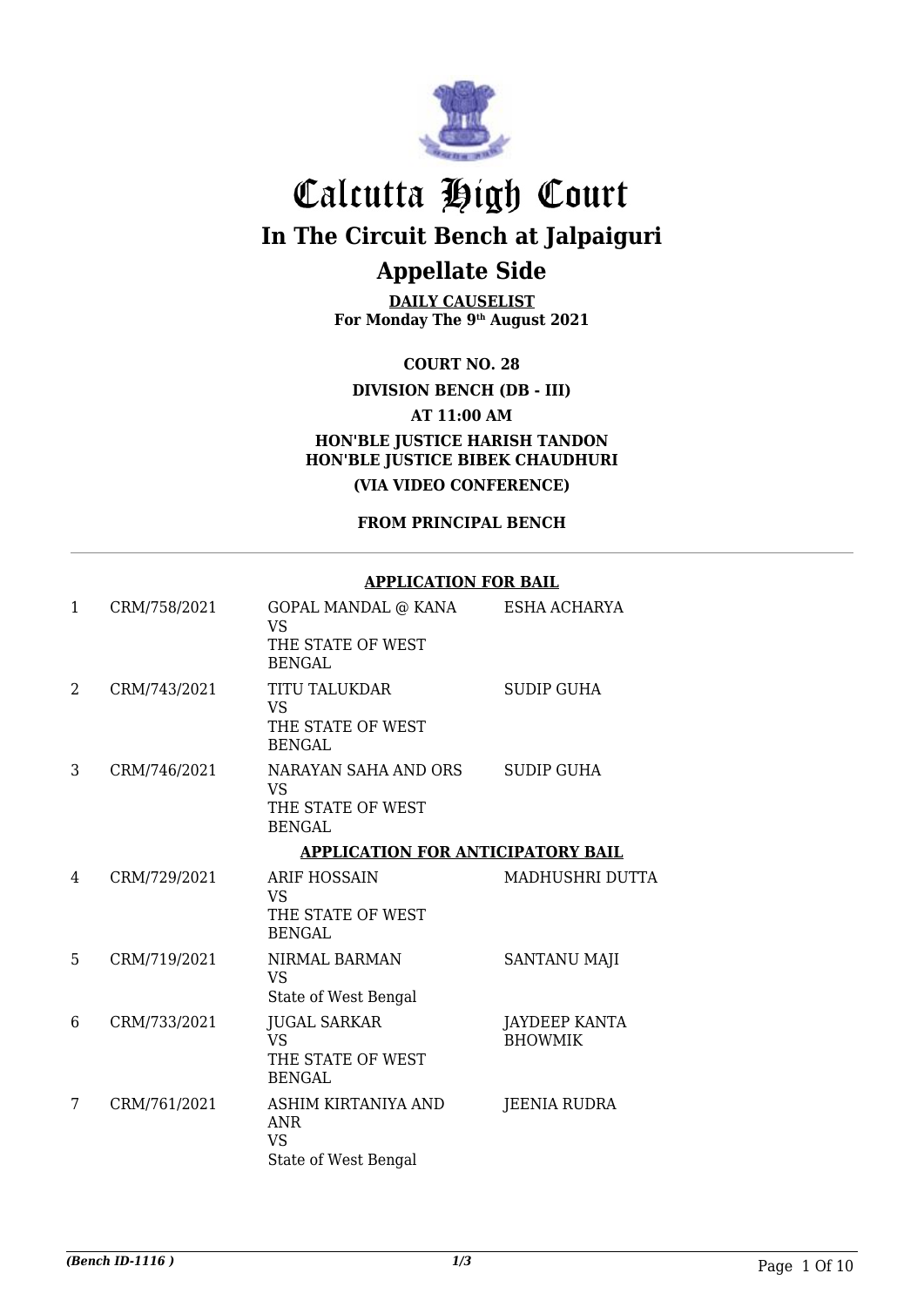| 8  | CRM/762/2021                   | NABIKARIM MIAH @ MIYA<br><b>VS</b>                       | <b>SUDIP GUHA</b>                   |
|----|--------------------------------|----------------------------------------------------------|-------------------------------------|
|    |                                | THE STATE OF WEST<br><b>BENGAL</b>                       |                                     |
| 9  | CRM/778/2021                   | MANTOSH DAKUA AND ORS<br><b>VS</b>                       | <b>HILLOL SAHA</b><br><b>PODDER</b> |
|    |                                | THE STATE OF WEST<br><b>BENGAL</b>                       |                                     |
| 10 | CRM/780/2021                   | HIRANMOY ROY @<br><b>HIRANMAY ROY</b><br><b>VS</b>       | ANIRBAN BANERJEE                    |
|    |                                | THE STATE OF WEST<br><b>BENGAL</b>                       |                                     |
| 11 | CRM/781/2021                   | NAREN BARMAN @ BUDU<br><b>VS</b>                         | HILLOL SAHA<br><b>PODDER</b>        |
|    |                                | THE STATE OF WEST<br><b>BENGAL</b>                       |                                     |
| 12 | CRM/785/2021                   | BIKASH PRADHAN AND ANR<br><b>VS</b>                      | RANJIT SINGH                        |
|    |                                | State of West Bengal                                     |                                     |
| 13 | CRM/790/2021                   | SATYAKI CHAKRABORTY<br><b>VS</b><br>State of West Bengal | PUJA GOSWAMI                        |
| 14 | CRM/798/2021                   | JOYDEEP MANDAL @                                         | <b>SAYAN KANJILAL</b>               |
|    |                                | <b>HODOL</b><br><b>VS</b>                                |                                     |
|    |                                | State of West Bengal                                     |                                     |
| 15 | CRM/741/2021                   | AMAR DIP BANIA @ AMAR<br><b>DWIP BANIYA</b><br><b>VS</b> | <b>HILLOL SAHA</b><br><b>PODDER</b> |
|    |                                | THE STATE OF WEST<br><b>BENGAL</b>                       |                                     |
| 16 | CRM/751/2021                   | SAJAL MANDAL @ SAJAL<br><b>MONDAL</b><br><b>VS</b>       | MADHUSHRI DUTTA                     |
|    |                                | THE STATE OF WEST<br><b>BENGAL</b>                       |                                     |
| 17 | CRM/755/2021                   | <b>BARNALI DEY GOSWAMI</b>                               | JAYDEEP KANTA                       |
|    |                                | VS.<br>THE STATE OF WEST<br><b>BENGAL</b>                | <b>BHOWMIK</b>                      |
|    |                                | <b>APPLICATION</b>                                       |                                     |
| 18 |                                | IA NO. CRAN/1/2021 BANI BANERJEE AND ORS<br>Vs           | HILLOL SAHA<br><b>PODDER</b>        |
|    | In CRM/292/2021                | THE STATE OF WEST<br><b>BENGAL</b>                       | <b>HILLOL SAHA</b><br><b>PODDER</b> |
| 19 | IA NO. CRAN/1/2021 SAHEB ALI   |                                                          | <b>SUMAN SEHANABIS</b>              |
|    |                                | Vs.                                                      | (MANDAL)                            |
|    | In CRM/458/2021                | THE STATE OF WEST<br><b>BENGAL</b>                       | <b>SUMAN SEHANABIS</b><br>(MANDAL)  |
| 20 | IA NO. CRAN/1/2021 SAHANUR MIA | Vs                                                       | <b>HILLOL SAHA</b><br><b>PODDER</b> |
|    |                                | THE STATE OF WEST                                        | <b>HILLOL SAHA</b>                  |
|    | In CRM/499/2021                | <b>BENGAL</b>                                            | <b>PODDER</b>                       |

In CRM/499/2021 BENGAL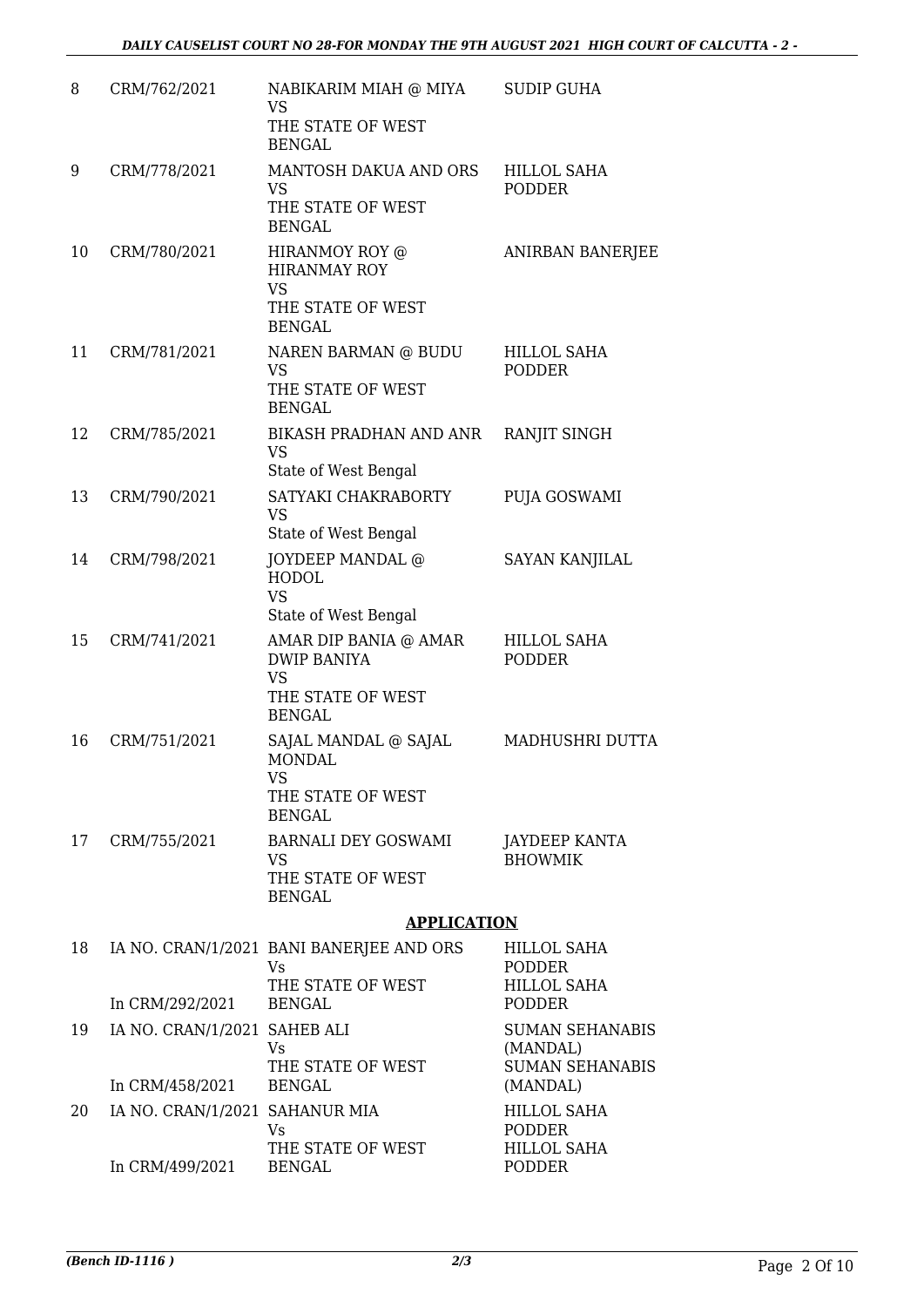| 21 |                                   | IA NO. CRAN/1/2021 SUSHANTA BARMAN AND<br><b>ORS</b><br>Vs                                | <b>HILLOL SAHA</b><br><b>PODDER</b><br><b>HILLOL SAHA</b> |
|----|-----------------------------------|-------------------------------------------------------------------------------------------|-----------------------------------------------------------|
|    | In CRM/242/2021                   | THE STATE OF WEST<br><b>BENGAL</b>                                                        | <b>PODDER</b>                                             |
| 22 |                                   | IA NO. CRAN/1/2021 RAMESH MANJU BISHNOI@<br>RAMESH MANJU BISHNOY@<br>RAMESH KUMAR BISHNOI | PRITAM ROY<br>PRITAM ROY                                  |
|    | In CRM/497/2021                   | Vs<br>THE STATE OF WEST<br>BENGAL                                                         |                                                           |
| 23 |                                   | IA NO. CRAN/1/2021 RAJU BARMAN @ BABAI<br><b>BARMAN</b><br>Vs                             | SUBHASISH MISRA<br>SUBHASISH MISRA                        |
|    | In CRM/534/2021                   | THE STATE OF WEST<br><b>BENGAL</b>                                                        |                                                           |
| 24 | IA NO. CRAN/2/2021 CHANDAN LASKAR | Vs<br>THE STATE OF WEST                                                                   | SUBHASISH MISRA<br>SUBHASISH MISRA                        |
|    | In CRM/579/2021                   | <b>BENGAL</b>                                                                             |                                                           |
|    |                                   | <b>RELAXATION OF BAIL</b>                                                                 |                                                           |
| 25 | CRM/74/2021                       | SARJU SHARMA<br><b>VS</b><br>THE STATE OF WEST<br><b>BENGAL</b>                           | ANIRBAN BANERJEE                                          |
|    |                                   |                                                                                           |                                                           |

IA NO: CRAN/1/2021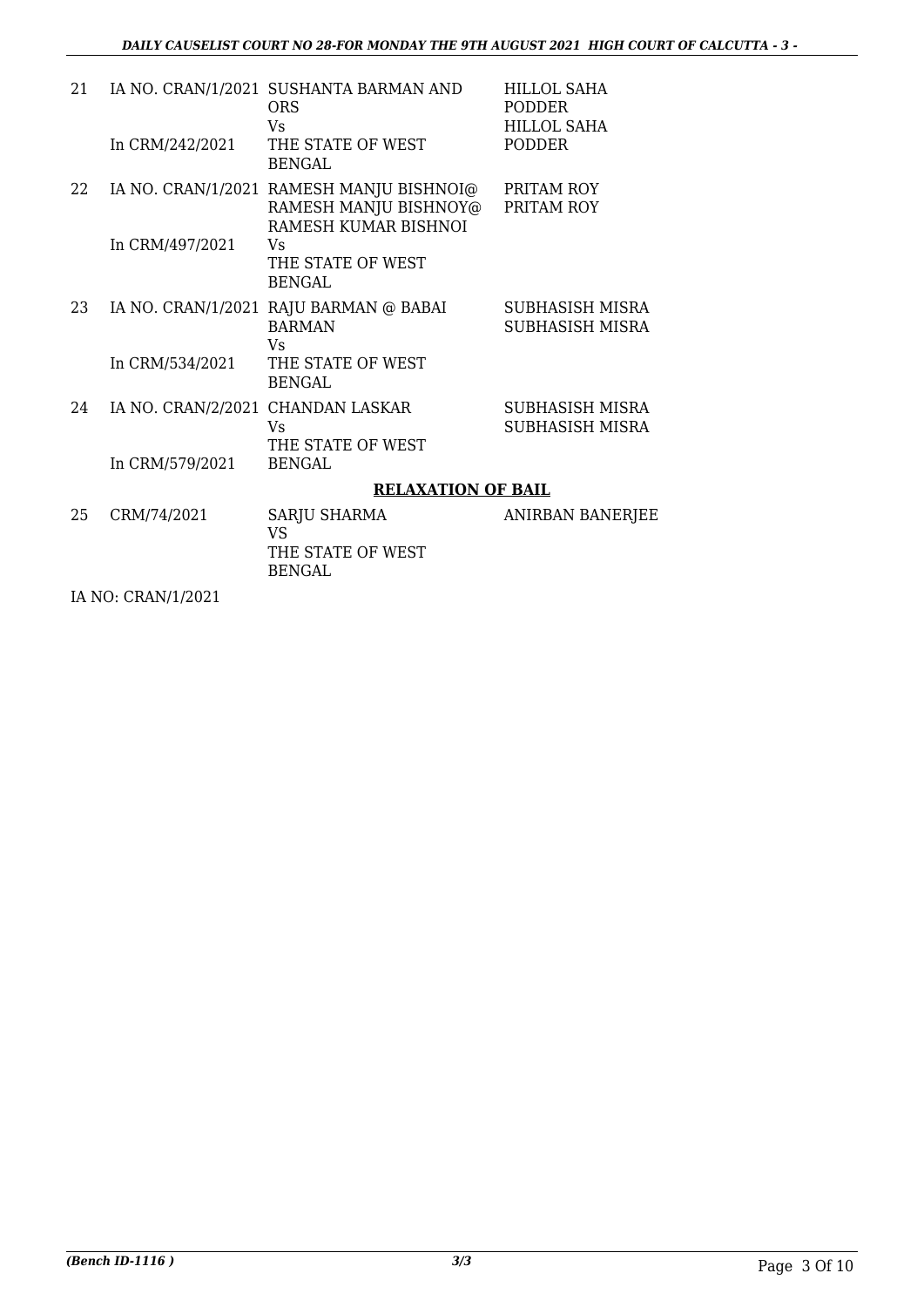

**DAILY CAUSELIST For Monday The 9th August 2021**

**COURT NO. 4**

**DIVISION BENCH (DB-VIII)**

**AT 11:00 AM**

**HON'BLE JUSTICE ARINDAM SINHA HON'BLE JUSTICE SAUGATA BHATTACHARYYA (VIA VIDEO CONFERENCE)**

**FROM PRINCIPAL BENCH**

#### **TO BE MENTIONED**

ARINDAM DAS

1 MAT/47/2021 SABITA ROY

VS Union of India AND ORS

IA NO: CAN/1/2021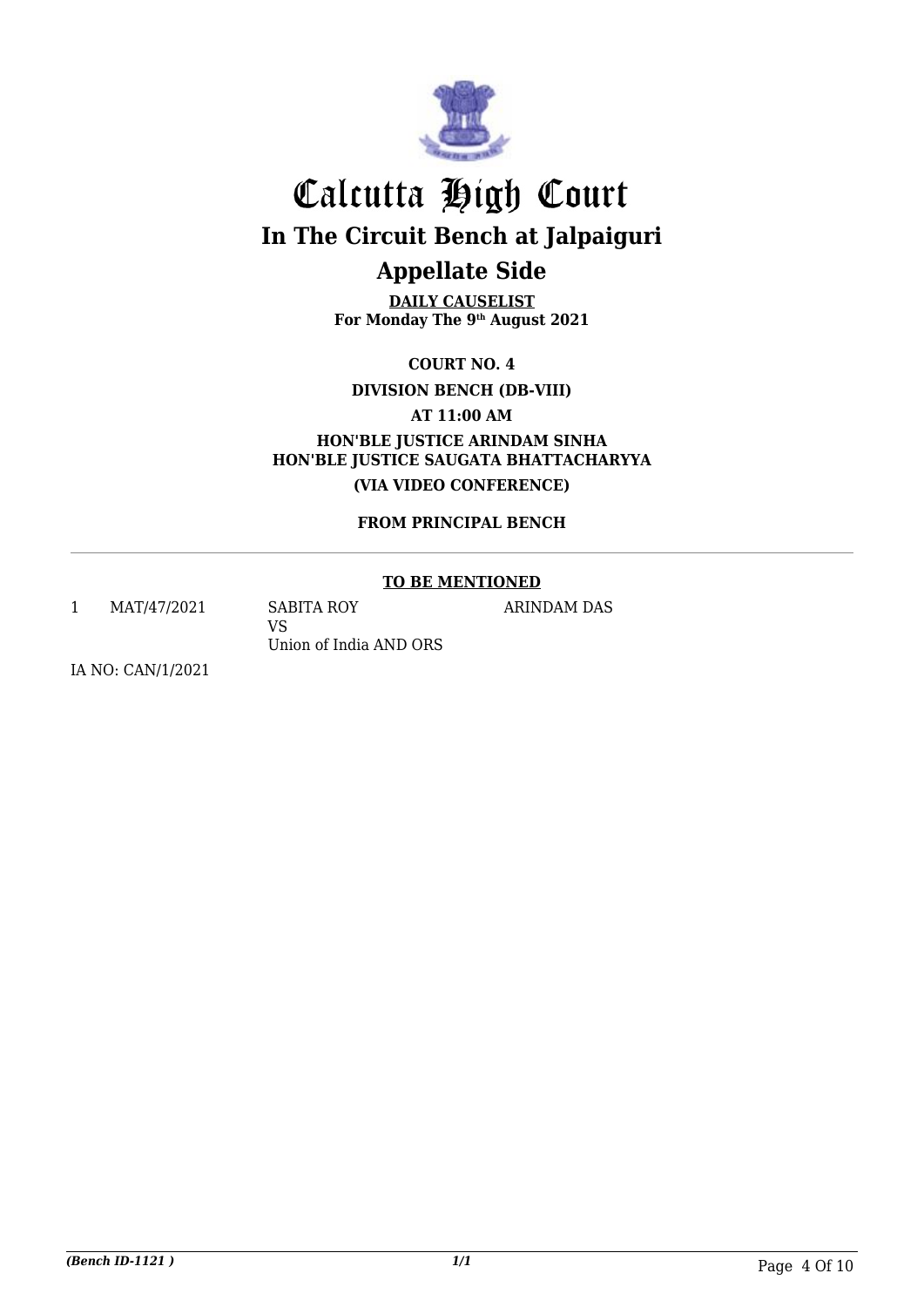

**DAILY CAUSELIST For Monday The 9th August 2021**

**COURT NO. 32**

**DIVISION BENCH (DB - IX)**

**AT 11:00 AM**

**HON'BLE JUSTICE ARIJIT BANERJEE HON'BLE JUSTICE SUVRA GHOSH**

**(VIA VIDEO CONFERENCE)**

**FROM PRINCIPAL BENCH**

#### **APPLICATION FOR BAIL**

| 1 | CRM/744/2021                                      | KHOKAN ADHIKARY @<br><b>BHOBOR AND ORS</b><br>VS.<br>THE STATE OF WEST<br><b>BENGAL</b>               | SUDIP GUHA                                                                |
|---|---------------------------------------------------|-------------------------------------------------------------------------------------------------------|---------------------------------------------------------------------------|
| 2 | CRM/752/2021                                      | SADANANDA ROY @<br><b>SUKARU @ SUGARU ROY</b><br>VS.<br>THE STATE OF WEST<br><b>BENGAL</b>            | MADHUSHRI DUTTA                                                           |
| 3 | CRM/740/2021                                      | PULAK ROY<br>VS.<br>THE STATE OF WEST<br><b>BENGAL</b>                                                | <b>ANIRUDDHA BISWAS</b>                                                   |
| 4 | In CRM/479/2021                                   | IA NO. CRAN/1/2021 SOHONLAL AND ANR<br>Vs.<br>(Main File Not Here) THE STATE OF WEST<br><b>BENGAL</b> | JAYDEEP KANTA<br><b>BHOWMIK</b><br><b>JAYDEEP KANTA</b><br><b>BHOWMIK</b> |
| 5 | IA NO. CRAN/1/2021 RUSTOM MIAH<br>In CRM/509/2021 | Vs<br>(Main File Not Here) THE STATE OF WEST<br><b>BENGAL</b>                                         | <b>ARUSHI RATHORE</b><br><b>ARUSHI RATHORE</b>                            |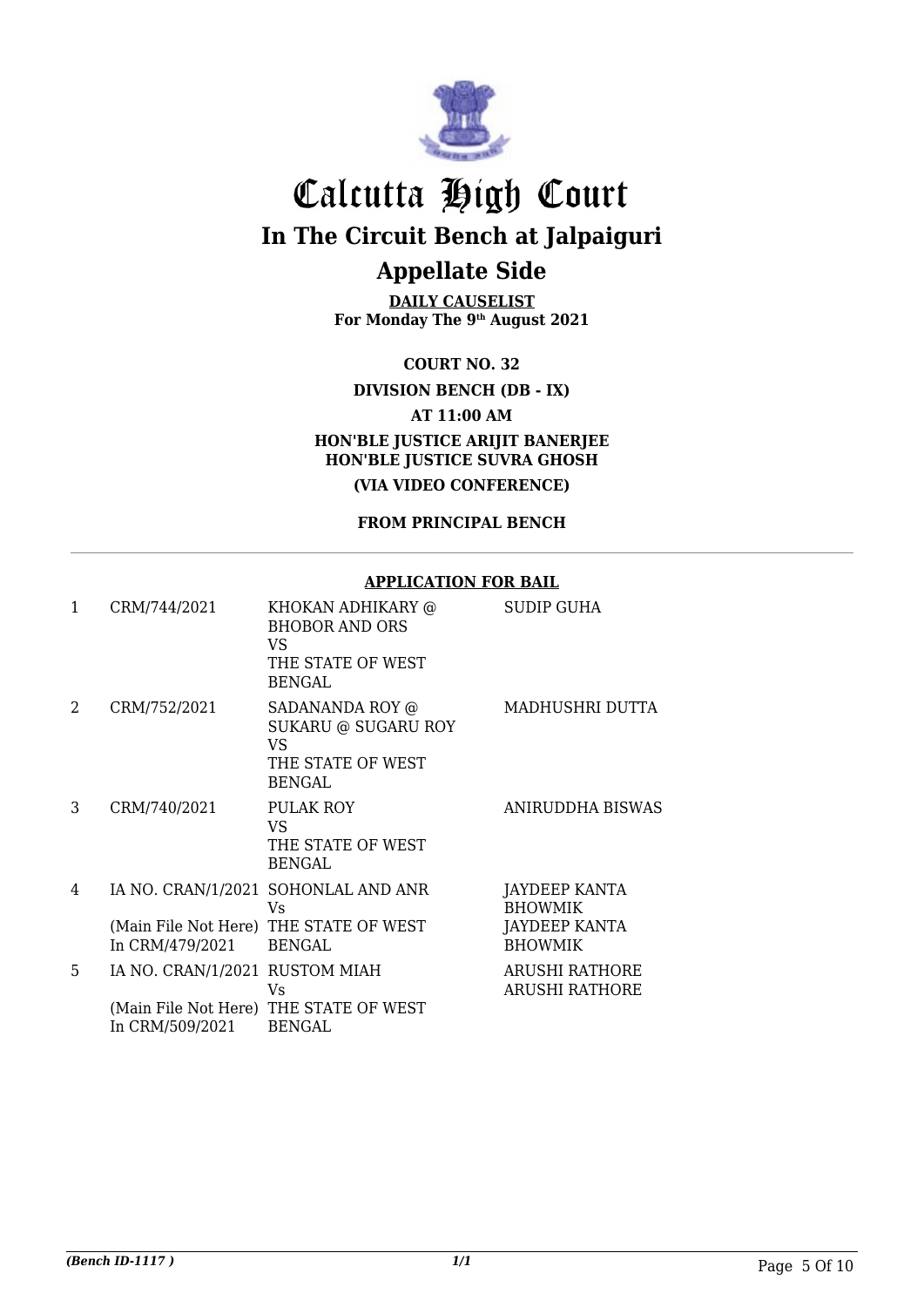

**DAILY CAUSELIST For Monday The 9th August 2021**

**COURT NO. 42 SINGLE BENCH (SB-III) AT 11:00 AM HON'BLE JUSTICE SHIVAKANT PRASAD (VIA VIDEO CONFERENCE)**

**FROM PRINCIPAL BENCH**

#### **BAIL IN CONNECTION WITH APPEAL**

|                | IA NO. CRAN/2/2021 SUDIB BARMAN @ SUDIP | HILLOL SAHA   |
|----------------|-----------------------------------------|---------------|
|                | <b>BARMAN @ SUDHA</b>                   | <b>PODDER</b> |
|                | V٢                                      | HILLOL SAHA   |
| In CRA/11/2021 | THE STATE OF WEST                       | <b>PODDER</b> |
|                | BENGAL AND ANR                          |               |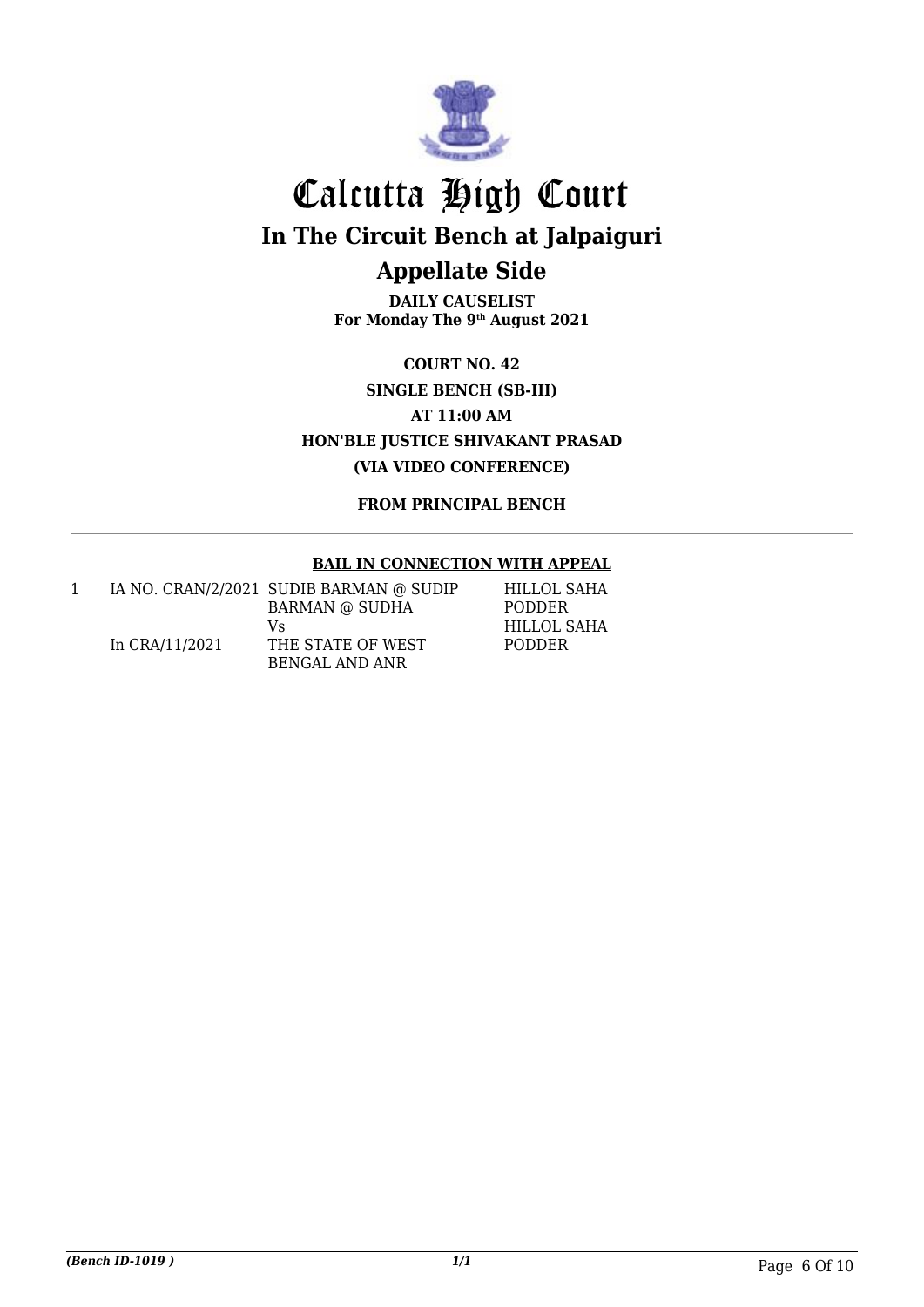

**DAILY CAUSELIST For Monday The 9th August 2021**

**COURT NO. 10 SINGLE BENCH (SB - IX) AT 11:00 AM HON'BLE JUSTICE RAVI KRISHAN KAPUR (VIA VIDEO CONFERENCE)**

#### **FROM PRINCIPAL BENCH**

#### **MOTION**

|   | WPA/1124/2021 | HARISH ROY<br>VS<br>Union of India AND ORS        | ARINDAM DAS        |
|---|---------------|---------------------------------------------------|--------------------|
| 2 | WPA/1125/2021 | SAMPA BASU<br>VS<br>Union of India AND ORS        | <b>ARINDAM DAS</b> |
| 3 | WPA/1126/2021 | DULAL KRISHNA DAS<br>VS<br>Union of India AND ORS | ARINDAM DAS        |
| 4 | WPA/1127/2021 | NILKAMAL ROY<br>VS<br>Union of India AND ORS      | <b>ARINDAM DAS</b> |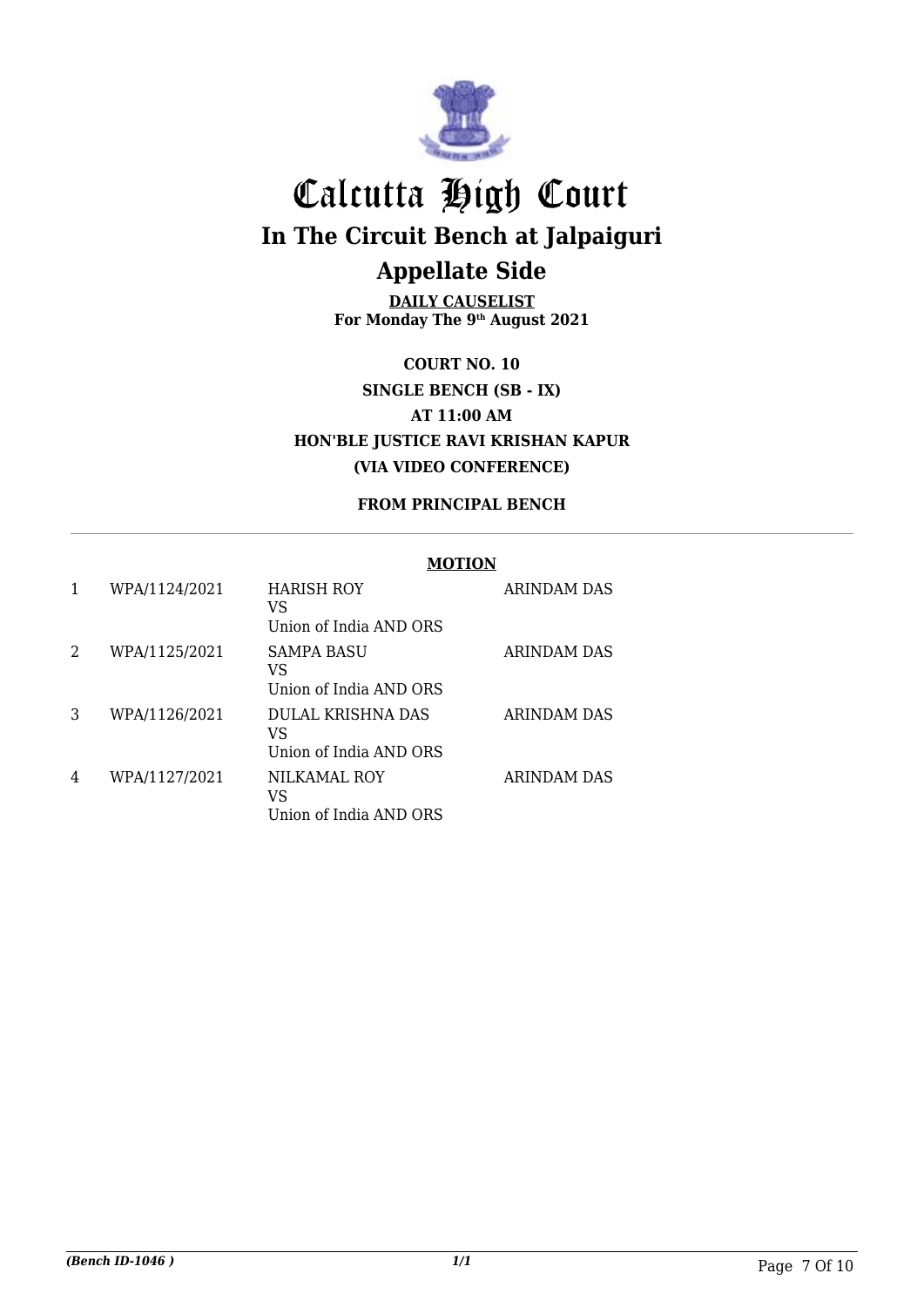

**DAILY CAUSELIST For Monday The 9th August 2021**

**COURT NO. 6 SINGLE BENCH (SB) AT 11:00 AM HON'BLE JUSTICE JAY SENGUPTA (VIA VIDEO CONFERENCE)**

**FROM PRINCIPAL BENCH**

#### **CONTEMPT APPLICATION**

1 CPAN/18/2021 COOCH BEHAR CENTRAL FISHERMANS CO-OPERATIVE SOCIETY LIMITED AND ANR VS SAYANTAN GHOSH

KUMAR SHIBENDRA NARAYAN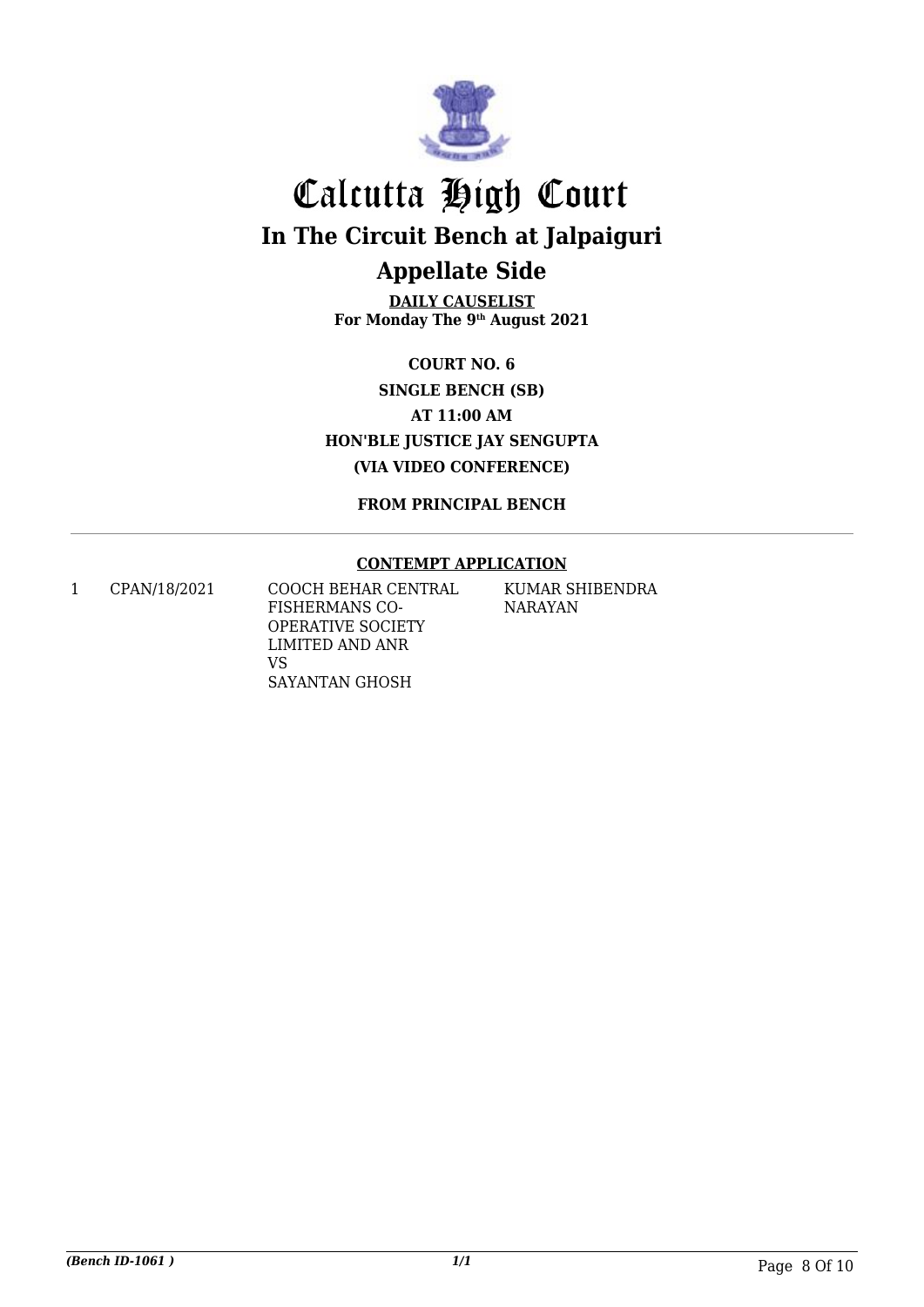

**DAILY CAUSELIST For Monday The 9th August 2021**

**COURT NO. 2 SINGLE BENCH (SB- XIV) AT 11:00 AM HON'BLE JUSTICE MD. NIZAMUDDIN (VIA VIDEO CONFERENCE)**

**FROM PRINCIPAL BENCH**

#### **MOTION**

|                       | WPA/1117/2021 | MANOJ PATIL<br>VS<br>Union of India AND ORS        |
|-----------------------|---------------|----------------------------------------------------|
| $\mathcal{D}_{\cdot}$ | WPA/1128/2021 | CHANDAN CHATTERJEE<br>VS<br>Union of India AND ORS |

KAUSTUV SHOME

PROTYUSH CHATTERJEE